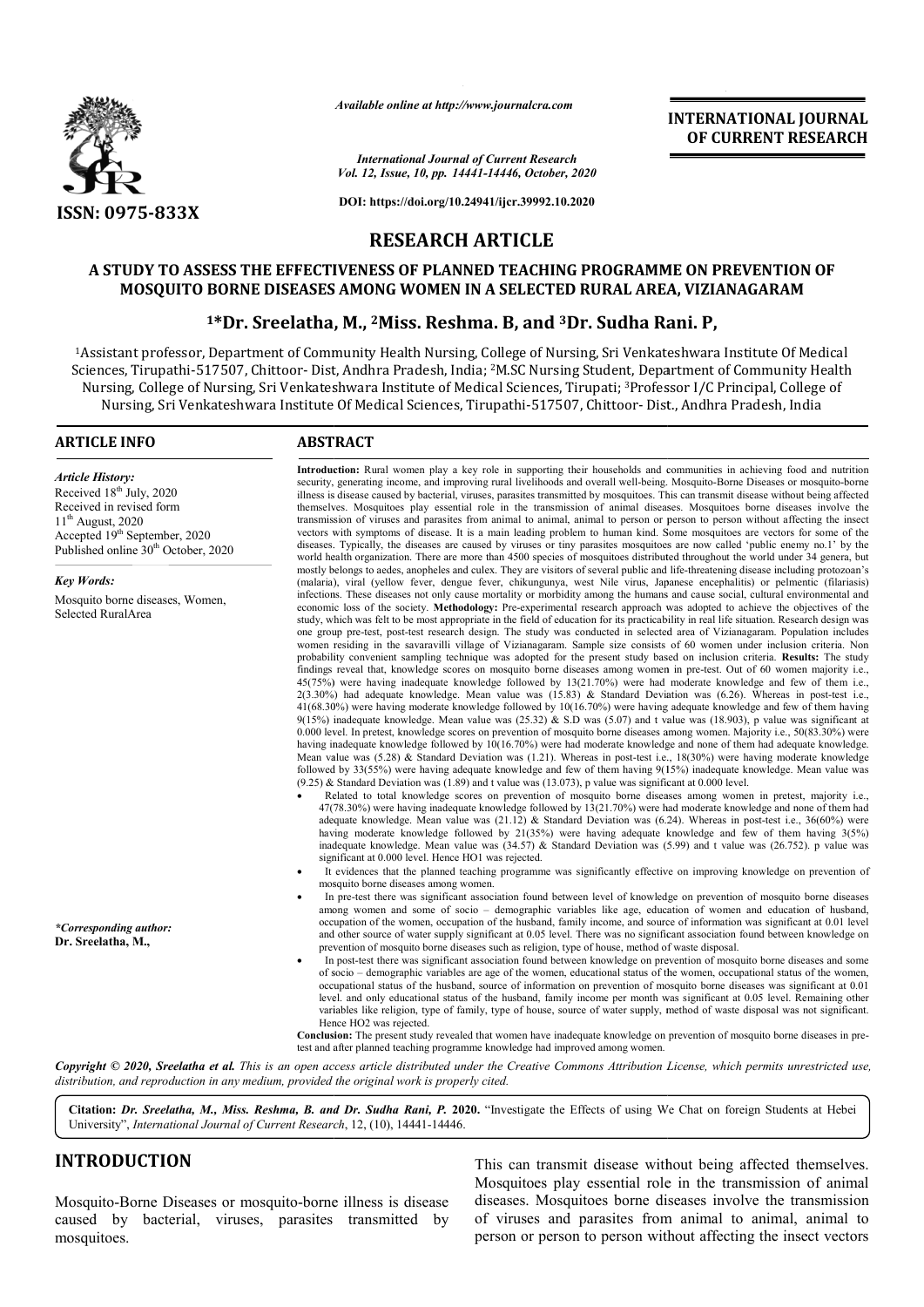with symptoms of disease. It is a main leading problem to human kind. Some mosquitoes are vectors for some of the diseases. Typically, the diseases are caused by viruses or tiny parasites mosquitoes are now called 'public enemy no.1' by the world health organization. There are more than 4500 species of mosquitoes distributed throughout the world under 34 genera, but mostly belongs to aedes, anopheles and culex. They are visitors of several public and life-threatening disease including protozoan's (malaria), viral (yellow fever, dengue fever, chikungunya, west Nile virus, Japanese encephalitis) or pelmentic (filariasis) infections. These diseases not only cause mortality or morbidity among the humans and cause social, cultural environmental and economic loss of the society. According to WHO, mosquitoes are one of the deadliest insects in the world. Their ability to carry and spread diseases to human, causes millions of deaths every year. In 2015, malaria alone caused 43,80,00 deaths. The worldwide incidence of dengue fever has risen 30- fold in the past 30 years. zika virus, dengue fever, chikungunya and yellow fever are all transmitted to humans by the aedes aegypti mosquito. Some other species of mosquitoes like culex and anopheles are also responsible in spreading diseases. More than half of the world 's population live in areas where this mosquito species is present. Sustained mosquito control efforts are important to prevent outbreaks of the diseases.

Malaria is transmitted into human bodies by the bite of anopheles mosquitoes dengue fever and chikungunya are transmitted to human bodies by the bite of female aedes mosquitoes. The most common symptoms of malaria are high grade fever, constipation, disorientation and kidney dysfunction. In dengue fever, the patient suffers from fever for the initial three-four days, followed by body pain and retroorbital pain. in acute cases, decreased urine output, respiratory difficulties and increased bleeding tendencies also accompany the usual symptoms. Prominent symptoms of chikungunya include excessive body pain, swelling in the joints and rashes across the body. For treating malaria, anti- malaria drugs like chloroquine and artemisinin are available, since dengue fever and chikungunya are viral diseases and do not have specific treatment. The treatment for dengue fever and chikungunya is symptomatic, based on the specific diagnostic investigation. Dengue fever patents are given antipyretics for the fever to subside, and in the case of chikungunya antipyretics and antiinflammatory drugs are given. The patients are prone for dehydration and advised to increase their intake of fluids along with nutritional supplements. "Avoid getting bitten by mosquito," because there are no vaccines to prevent these diseases. Wear clothes that cover fully and apply mosquito repellent creams. As a community to prevent such diseases ensure that there is no water stagnation in the surroundings because they become excellent breeding grounds for mosquitoes. Also make sure that living area and surroundings are hygienic and clean. Destroy the breeding places of mosquitoes and use mosquito nets, coils it will help to prevent the mosquito bite.

**NEED FOR THE STUDY:** According to World health organization (WHO), Mosquito is the greatest menace, spreading malaria, dengue fever and chikungunya. Malaria is endemic in 91 countries with about 40% of the world's population at risk. An estimate of 500 million malaria infectious occur each year, 90% of them in Africa and there are up to 2.7 million deaths annually. Dengue Fever is the world's most important rapidly spreading mosquito- borne disease with

2500 million people worldwide at risk of infection and 20 million cases a year in more than 100 countries. Chikungunya is a mosquito- borne disease first described during an outbreak in southern Tanzania in 1952. In 2017 the African region, Kenya reported an outbreak of chikungunya resulting in more than 1700 suspected cases. In India, for each of these diseases, the number of cases was less than in 2017, when there were 8,44,558 cases of malaria, 1,88,401 of dengue and 67,769 of chikungunya. In 2018, the country recorded 4,29,928 cases of malaria, 1,01,192 cases of dengue, and 57,813 clinically suspected cases of chikungunya. The highest number of malaria cases in 2018 was recorded in Uttar Pradesh, at 86,486, followed by Chhattisgarh (78,717), Odisha (66,311), Jharkhand (57,095) and West Bengal (26,440). Except Uttar Pradesh, all these states registered a lower number of cases than in 2017. In Uttar Pradesh, the number of cases rose from 32,345 in 2017. For dengue, Punjab recorded the highest number of cases in 2018, at 14,890, down from 15,398 cases in 2017. It was followed by Maharashtra (11,011), Rajasthan (9,587), Gujarat (7,579) and Delhi (7,136). While the number of cases decreased in Punjab and Delhi between 2017 and 2018, it rose in each of the other three states. For clinically suspected cases of chikungunya, the highest count was 20,411 in Karnataka, down from 32,831 cases in 2017. Karnataka is followed by Gujarat (10,601), Maharashtra (9,884), Jharkhand (3,405) and Madhya Pradesh (3,211).

# **MATERIALS AND METHODS**

**RESEARCH APPROACH:** The research approach adopted was pre-experimental approach. This approach was considered most appropriate as the study was focused to assess the effectiveness of planned teaching programme on prevention of mosquito borne diseases among women in a selected rural area, Vizianagaram.

**RESEARCH DESIGN:** The research design used for the study was pre-experimental one group pre-test, post-test research design to achieve the objectives of the study.

## **VARIABLES OF THE STUDY**

**Independent Variable:** In this study age of the women, religion, educational status of the women, educational status of the husband, occupational status of the women, occupational status of the husband, family income per month, type of family, type of house, source of water supply, method of waste disposal, source of information on prevention of mosquito borne diseases.

**Dependent variable:** In this study knowledge of women on prevention of mosquito borne diseases was the dependent variable.

**SETTING OF THE STUDY:** The study was conducted in Savaravilli (village), Vizianagaram, district, Andhra Pradesh.

**POPULATION:** The population for the present study were total women residing in the Savaravilli village of Vizianagaram.

**SAMPLE:** The sample for the comprised that selected women in the age group of 18 – 49 years.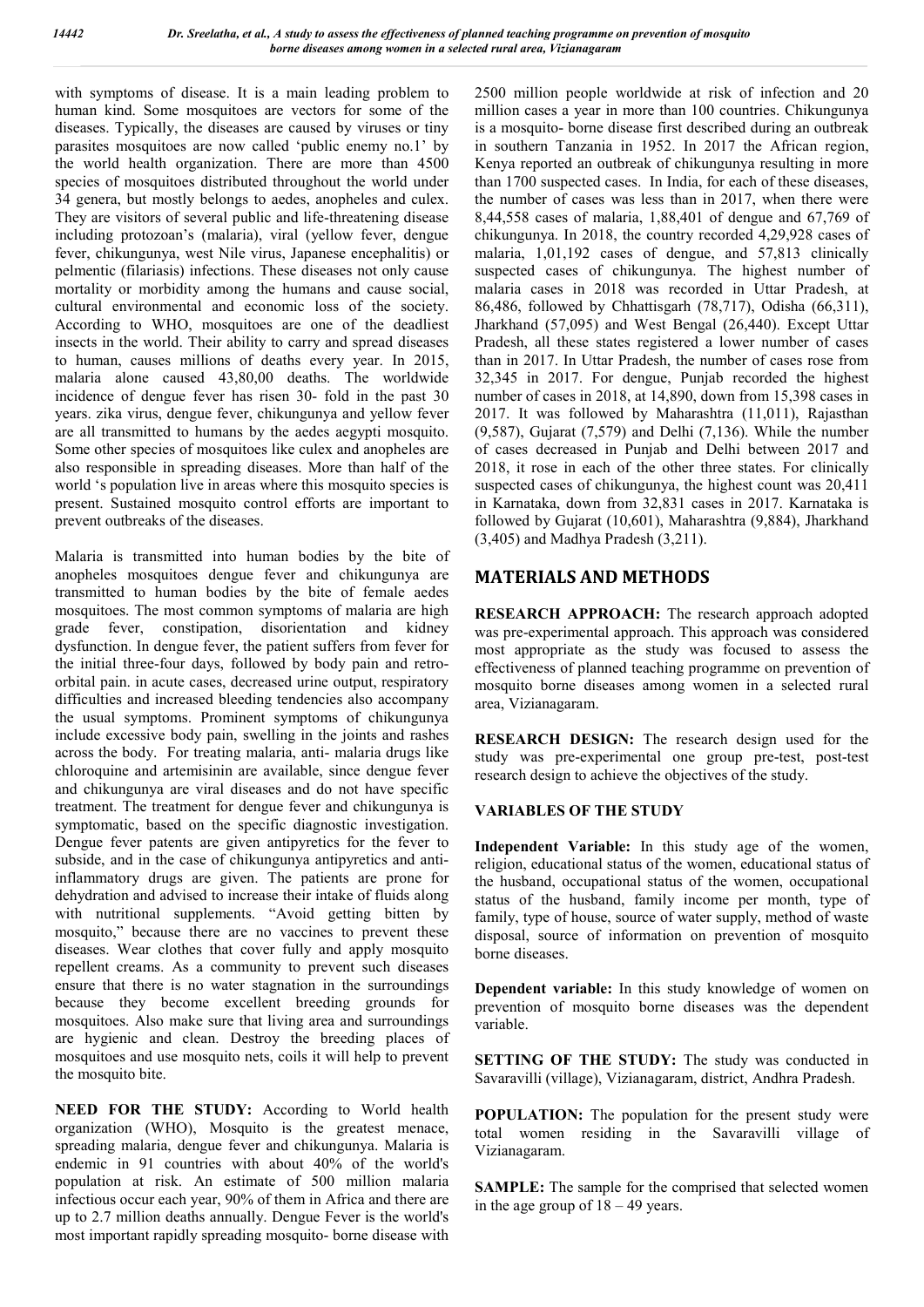**SAMPLE SIZE:** The sample size was 60 members who were available at the time of data collection.

**SAMPLING TECHNIQUE:** The sample was selected by using non-probability convenience sampling technique.

#### **CRITERIA FOR SAMPLE SELECTION**

**I. Inclusion criteria: -** women those who:

- Were willing to participate in the study.
- Can able to understand both telugu and English.
- Were available at the time of data collection.

**II. Exclusion criteria: -** women those who: -

- were physically and mentally compromised.
- were not willing to participate in the study.
- were residing other than selected area.

**DEVELOPMENT & DESCRIPTION OF THE TOOL:**  The tool was developed with the help of related literature form journals, websites, discussion and guidance from the experts in the field of nursing and medicine.

The tool consists of two sections:

| Section $-1$ | Consists of socio-demographic data.                                                                                                   |
|--------------|---------------------------------------------------------------------------------------------------------------------------------------|
| Section $-2$ | Questionnaires consist of 27 questions to<br>assess the level of knowledge on mosquito<br>borne diseases among women.                 |
| Section $-3$ | Questionnaires consist of 9 questions to<br>assess the level of knowledge on<br>prevention of mosquito borne diseases<br>among women. |

#### **SCORING INTERPRETATION**

| Section $-1$                  |  | By coding the socio-demographic variables.   |  |
|-------------------------------|--|----------------------------------------------|--|
| Section $-2$                  |  | Consists of 27 questions related to          |  |
|                               |  | knowledge on mosquito borne diseases         |  |
|                               |  | among women                                  |  |
| Section $-3$                  |  | Consists of 9 questions related to knowledge |  |
|                               |  | on prevention of mosquito borne diseases     |  |
|                               |  | among women. Each question has 3 options     |  |
|                               |  | and more. Each right answer carriers '1'     |  |
|                               |  | mark, each wrong answer carries '0' mark,    |  |
|                               |  | each wrong answer carries '0'. Total score   |  |
|                               |  | was 52.                                      |  |
| $>75\%$<br>Adequate knowledge |  |                                              |  |

| Adequate knowledge   | $>75\%$     |             |
|----------------------|-------------|-------------|
| Moderate knowledge   | $51 - 75\%$ | $(29 - 36)$ |
| Inadequate knowledge | $< 50\%$    | $\leq$ 18)  |
|                      |             |             |

**Content validity:** Content validity was obtained for the questionnaire from 10 experts: 5 in the field of community medicine, 5 in the field of nursing and modifications were made and the tool was finalized and incorporated in the study.

**Reliability of the tool:** The reliability of the instrument was established by administering the tool to 10women residing at Borapeta, Vizianagaram. Who were not included in the pilot study and who fulfilled the inclusion criteria. The reliability was established by Cranach's alpha formula. The tool was reliable with the score of  $r = 0.8754$ . The test was conducted on 30-04-2020.

**PILOT STUDY:** Pilot study was conducted in Akivaram, Vizianagaram. Prior permission was obtained was obtained

from health officer, for conducting the study. 10 women who fulfilled the inclusion criteria were selected by convenient sampling technique. Rapport was established with selfintroduction to the women and a written consent was obtained from the participants to participate in the study. Investigator administered the questionnaire by using interview schedule and the responses of the participants were recorded. Statistical analysis was done by using descriptive and inferential statistics. The findings of the study revealed that tool was reliable and feasible to conduct the study.

**PROCEDURE FOR DATA COLLECTION:** A formal written permission was obtained from the authority to conduct the study. 60 samples were selected by convenient sampling technique.

#### **The schedule adopted was given below: (pre – test)**

| Date       | Time     | Number<br>of<br>samples per day | <b>Duration</b><br>of<br>data<br>collection |
|------------|----------|---------------------------------|---------------------------------------------|
| 15-05-2020 | $9-4$ pm | 12                              | 6 hours                                     |
| 16-05-2020 | $9-4$ pm | 12                              | 6 hours                                     |
| 17-05-2020 | $9-4pm$  | 12                              | 6 hours                                     |
| 18-05-2020 | $9-4pm$  | 12                              | 6 hours                                     |
| 19-05-2020 | $9-4$ pm | 12                              | 6 hours                                     |
| 20-05-2020 | 9-4pm    | 12                              | 6 hours                                     |
| 21-05-2020 | 9-4pm    | 12                              | 6 hours                                     |

| The schedule adopted was given below: (post - test) |  |  |  |
|-----------------------------------------------------|--|--|--|
|-----------------------------------------------------|--|--|--|

| Date       | Time     | Number<br>of<br>samples per day | Duration<br>data<br>of<br>collection |
|------------|----------|---------------------------------|--------------------------------------|
| 22-05-2020 | $9-4$ pm | 12                              | 6 hours                              |
| 23-05-2020 | 9-4pm    | 12                              | 6 hours                              |
| 24-05-2020 | 9-4pm    | 12                              | 6 hours                              |
| 25-05-2020 | 9-4pm    | 12                              | 6 hours                              |
| 26-05-2020 | $9-4$ pm | 12                              | 6 hours                              |
| 27-05-2020 | 9-4pm    | 12                              | 6 hours                              |
| 28-05-2020 | 9-4pm    | 12                              | 6 hours                              |

The investigator made the participants to sit comfortable and self-introduced to each participant and explained the purpose of the study and took written consent. The investigator administered questionnaire to the women by using interview schedule and responses were recorded. The data was collected from 15-05-2020 to 28-05-2020 each day 12 samples were chosen. Total duration of data collection was three days. After data collection, on the same day with help of A.V aids the investigator had given planned teaching programme on knowledge and prevention of mosquito borne diseases to women. After 7 days of planned teaching programme post test was conducted to each participant and collected the responses to each question and thanked the participants for their willingness and cooperation.

## **RESULTS**

 The study findings reveal that, knowledge scores on mosquito borne diseases among women in pre-test. Out of 60 women majority i.e., 45(75%) were having inadequate knowledge followed by 13(21.70%) were had moderate knowledge and few of them i.e., 2(3.30%) had adequate knowledge. Mean value was (15.83) & Standard Deviation was (6.26). Whereas in post-test i.e., 41(68.30%) were having moderate knowledge followed by 10(16.70%) were having adequate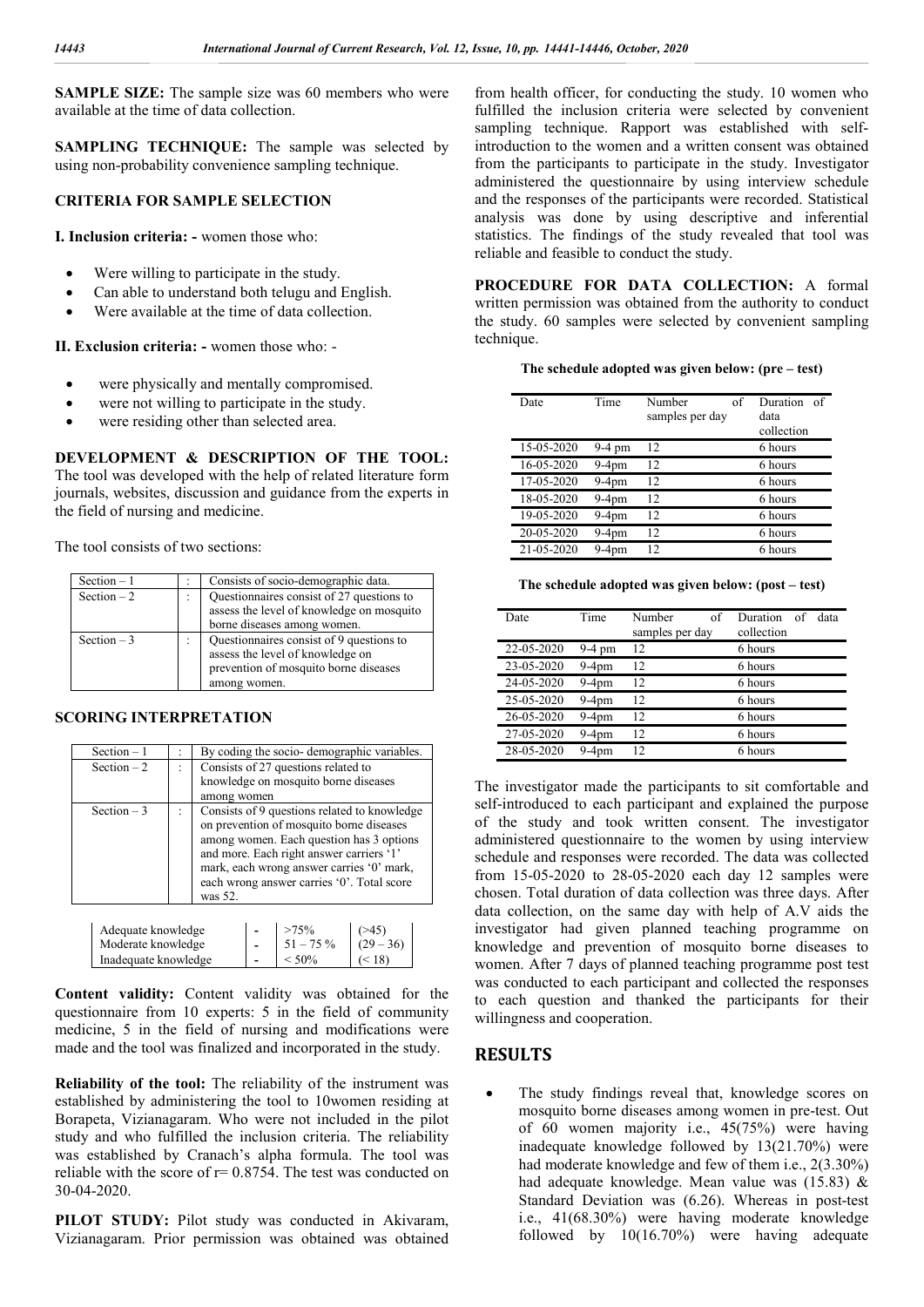knowledge and few of them having 9(15%) inadequate knowledge. Mean value was  $(25.32)$  & S.D was  $(5.07)$ and t value was (18.903), p value was significant at 0.000 level.





 In pretest, knowledge scores on prevention of mosquito borne diseases among women. Majority i.e., 50(83.30%) were having inadequate knowledge followed by 10(16.70%) were had moderate knowledge and none of them had adequate knowledge. Mean value was (5.28) & Standard Deviation was (1.21). Whereas in post-test i.e., 18(30%) were having moderate knowledge followed by 33(55%) were having adequate knowledge and few of them having 9(15%) inadequate knowledge. Mean value was (9.25) & Standard Deviation was (1.89) and t value was (13.073), p value was significant at 0.000 level.

**Total Knowledge** 

■ Pre test ■ Post test

 Related to total knowledge scores on prevention of mosquito borne diseases among women in pretest, majority i.e., 47(78.30%) were having inadequate knowledge followed by 13(21.70%) were had moderate knowledge and none of them had adequate knowledge. Mean value was  $(21.12)$  & Standard Deviation was  $(6.24)$ . Whereas in post-test i.e.,  $36(60\%)$  were having moderate knowledge followed by 21(35%) were having

adequate knowledge and few of them having 3(5%) inadequate knowledge. Mean value was (34.57) & Standard Deviation was (5.99) and t value was (26.752). p value was significant at 0.000 level. Hence HO1 was rejected.

- It evidences that the planned teaching programme was significantly effective on improving knowledge on prevention of mosquito borne diseases among women.
- In pre-test there was significant association found between level of knowledge on prevention of mosquito borne diseases among women and some of socio – demographic variables like age, education of women and education of husband, occupation of the women, occupation of the husband, family income, and source of information was significant at 0.01 level and other source of water supply significant at 0.05 level. There was no significant association found between knowledge on prevention of mosquito borne diseases such as religion, type of house, method of waste disposal.
- In post-test there was significant association found between knowledge on prevention of mosquito borne diseases and some of socio – demographic variables are age of the women, educational status of the women, occupational status of the women, occupational status of the husband, source of information on prevention of mosquito borne diseases was significant at 0.01 level. and only educational status of the husband, family income per month was significant at 0.05 level. Remaining other variables like religion, type of family, type of house, source of water supply, method of waste disposal was not significant. Hence HO2 was rejected.

## **DISCUSSION**

The discussion of the present study is based on the findings obtained from the descriptive statistical analysis of the collected data.

**To assess the knowledge regarding prevention of mosquito borne diseases among women by pre-test:** Pertaining to total knowledge on women in pre-test was 5 (83.30%) study subjects had inadequate knowledge whereas 10(16.70%) had moderate knowledge, and there was no adequate knowledge regarding mosquito borne diseases in pre-test.

**To evaluate the effectiveness of planned teaching programme on prevention of mosquito-borne diseases among women by post-test:** Pertaining to total knowledge on women in post-test was 9 (15%) of study subjects had inadequate knowledge whereas 18(13%) had moderate knowledge, and 33(55%) had adequate knowledge regarding mosquito borne diseases in post-test.

**To find out the association between pre and post-test knowledge scores on prevention of mosquito-borne diseases among women with their selected socio demographic variables:** The present study shows that there was significant association between the pre-test knowledge and demographic variables such as, age, educational status women, educational status of the husband, occupational status of the women, occupational status of the husband, religion, monthly family income, method of waste disposal, source of water supply were significant at p<0.05 level. The present study shows that the association of post-test knowledge score of subjects with demographic variables such as education of the mother,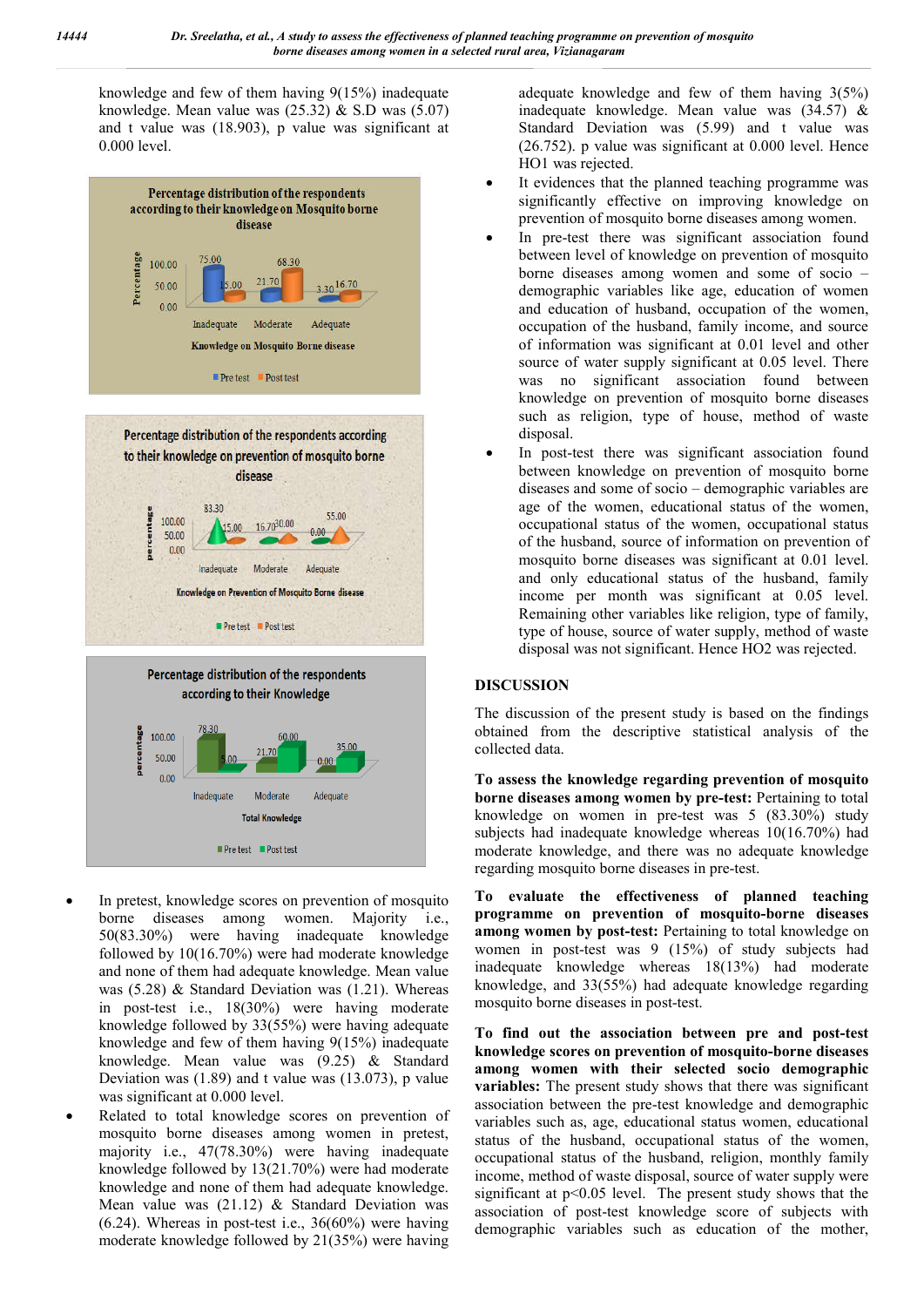occupational status of the women, religion, monthly income of the family, sources of information was significant at  $p<0.01$ level and source of health information, whereas age of the women, type of family was significant at  $p<0.05$  level. Remaining other variables like education of the husband, occupation of the husband was not significant. Hence HO2 was rejected.

#### **Conclusion**

- Out of 60, majority of the sample were having adequate knowledge on prevention of mosquito borne diseases among women.
- The demographic variables such as age of the women, religion, educational status of the women, educational status of the husband, occupational status of the women, occupational status of the husband, family income per month, type of family, type of house, source of water supply, method of waste disposal, source of information on prevention of mosquito borne diseases were associated with their knowledge on mosquito borne diseases.

#### **Acknowledgement**

I express my heartfelt gratitude to Dr. M. SREELATHA, M. Sc(N),Ph.D (N), Assistant Professor, department of community health nursing, college of nursing, SVIMS, Tirupati for her expert guidance, valuable and thought provoking suggestions and constructive criticism. The selection and development of the tool is the fruitarian of pert, pertinacious and pertinent efforts. She is there at the beginning of the study and also there to see the successful completion indeed she was immensely graceful for her perceptual furtherance through the progress of the project.

## **REFERRENCES**

- Akanksha Rathi. 2018. Malaria and dengue: knowledge, attitude, practices, and effect of sensitization workshop among school teachers as health educators. novdec;7(6):1368-1374.
- Anand T, knowledge and use of personal protective measures against mosquito borne diseases in resettlement colony of Delhi, 2014 March;4 (2):227-32.
- Animesh Gupta, 2019. Knowledge, attitude and practices regarding malaria among residents of rural Mangalore, India . [vol: 7, No: 1]
- Ashenafi Abossie, 2020. Prevalence of malaria and associated risk factors among febrile children under five years: A cross-sectional study in Arba Minch Zuria District, South Ethiopia,7 Feb 2020 Volume:13 Pages 363—372.
- Balakrishnan, N. 2015. Prevalence of aedes aegypti the vector of dengue/ chikungunya fevers in Bangalore city, urban and kolar districts of Karnataka state.
- Charu. A study on knowledge and preventive practices about mosquito borne diseases in Delhi, 2015 [vol: 1, Issue:1].
- Dayalal Patidar, 2019. A study to assess the effectiveness of PTP on knowledge regarding vector borne diseases among farmers of selected rural areas in Mehsana district. Volume - 7, Issue - 4, Year .
- Deepa Reghunath, 2013. An educational interventional study to assess awareness about mosquito breeding, diseases caused and protective measures against them among

families residing in an urban slum of Indore city. 2013 Apr – Jun;[vol:12, Issue :2].

- Hemavathy, V. 2019. A study to assess the effectiveness of structured teaching programme on knowledge regarding vector borne diseases among school age children in selected school, Chennai, Volume8, Volume 8; Issue 05 (F); May; Page No: 18881-18883.
- https://indianexpress.com/article/explained/telling-numbersyear-on-year-drop-in-malaria-dengue-and-chikungunyacases-6157117/
- https://www.who.int/neglected\_diseases/vector\_ecology/mosq uito-borne-diseases/en/
- https://www.who.int/whr/1996/media\_centre/executive\_summ ary1/en/index9.html
- https://www.worldmosquitoprogram.org/en/learn/mosquitoborne-diseases.
- Issacs. N. 2006. Measuring inter epidemic risk in a dengue endemic rural area using aedes larval indices. July – September; [ vol:31, No:3]: 187.
- Krishna Vaishnavi P. 2018. A quasi experimental study on the effectiveness of structured teaching program on knowledge regarding mosquito control measures among high school children in selection rural area in Vizianagaram District., February; [Vol: 6, Issue: II].
- Kwuntida Uthaisar Kotepui, 2019. Knowledge, Attitude, and Practice Related to Malaria Diagnosis among Healthcare Workers in Hospitals. Volume Article ID 1414079, 9 pages.
- Manas Kotepu, 2019. Prevalence and laboratory analysis of malaria and dengue co-infection: a systematic review and meta-analysis. 19:1148.
- Manoj Murhekar, 2019. Epidemiology of chikungunya based on laboratory surveillance data—India, 2016–2018 volume 113, Issue 5, May, Pages 259–262.
- Mansi Hirlekaret, 2019. Conducted a study on effect of planned teaching on Knowledge among community health volunteers regarding preventive measures of mosquitoborne diseases in selected urban Area.
- Muralidhar, M. 2017. Knowledge, attitude and practice regarding mosquito borne diseases among adults in Udupi district, Karnataka. July-sep; 4 (3) : 158-163158.
- Nanjesh Kumars. 2017. A study of mosquito borne diseases awareness, attitude and practices among the rural population in Karnataka, India. Nov;4 (11): 4178-4181.
- Naresh Kumar S.J. 2018. Awareness on causes and transmission of malaria in rural kolar of southern India: a comparative study. [vol;5, No:7]
- Nilesh C Thakor, 2015. Impact of educational intervention regarding mosquito borne diseases and their control measures among multipurpose health workers (MPHWs) of Patan district, Gujarat, India. Vol 4, Issue 11.
- Pallavi V Tenglikar, 2016. Knowledge and practices regarding mosquito borne disease among people of an urban area in kalaburgi, Karnataka, *ntl j community med.,* 7(3):223-225.
- Pinky N. Manana, 2018. Knowledge, attitudes and practices on malaria transmission in Mamfene, KwaZulu-Natal Province, South Africa 2015 18:41.
- Pooja Nikam, 2017. To assess the effectiveness of structured teaching programme by on pre and post-test knowledge regarding prevention of chikungunya among adults (40-50 years) in selected rural areas IJNH Vol 3 (1), 11-19.
- Pradeep C. 2016. Awareness and practice towards dengue fever in Kannamangala village, Bangalore, Karnataka, India. jul;3(7) :1847-1850.